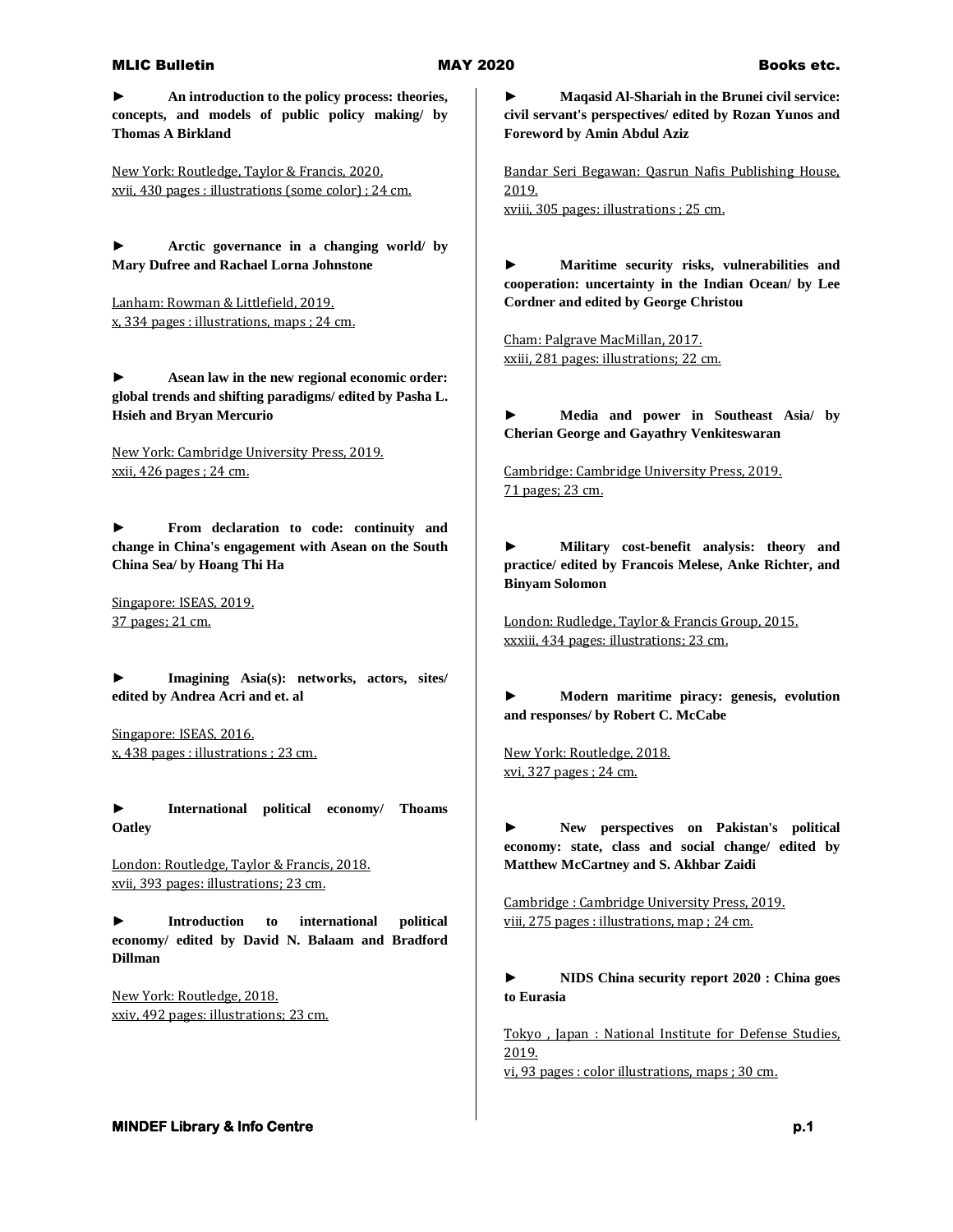## MLIC Bulletin **MAY 2020** Books etc.

**► North Korea's new diplomacy: challenging political isolation in the 21st century/ by Virgine Grzelczyk**

London: Palgrave MacMillan, 2018. xi, 248 pages : illustrations ; 22 cm.

**► Security sector reform in challenging environments/ edited by Hans Born and Albrecht Schnabel**

Wien: Lit, 2009. xiv, 268 pages: illustrations, maps; 24 cm.

**► Services liberalization in Asean: foreign direct investment in logistics/ edited by Tham Siew Yean and Sanchita Basu Das**

Singapore: ISEAS Publishing, 2018. xxvii, 375 pages : illustrations, maps ; 23 cm.

**► South Asian sovereignty: the conundrum of worldly power/ edited by David Gilmartin, Pamela Price and arild Engelsen Ruud**

New York: Routledge, Taylor & Francis, 2020. viii, 233 pages: 23 cm.

**► Space warfare in the 21st century: arming the heavens/ by Joan Johnson-Freese**

New York: Routledge, Taylor & Francis Group, 2017. xx, 202 pages ; 25 cm.

**► Strategic balance in the Indo-Pacific region: challenges and prospects/ edited by Cdr. Rajesh M. H. and Dr. Raj Kumar Sharma**

New Delhi: Vij Books India Pvt Ltd, 2017. xxii, 158 pages : illustrations, maps ; 24 cm.

**► Sustainable development goals in Southeast Asia and Asean: national and regional approaches/ edited by Ronald Holzhacker and Dafri Agussalim**

Leiden ; Boston : Brill, 2019. xviii, 413 pages : illustrations ; 25 cm. **► The Indo-Pacific and its strategic challenges: an Australian perspective/ by Peter Varghese**

Singapore: ISEAS, 2019. 13 pages; 21 cm.

**► The public policy progress/ by Michael Hill and Frederic Varone**

New York: Routledge, Taylor & Francis Group, 2017. xiii, 414 pages ; 26 cm.

**► The regional dimensions to security: other sides of Afghanistan/ edited by Aglaya Snetkov and Stephen Aris**

Hampshire: Palgrave Macmillan, 2013. xv, 287 pages : maps ; 23 cm.

**► The state of Southeast Asia: 2019 survey report/ compiled and written by Tang Siew Mun and et. al**

Singapore: ISEAS, 2019. 36 pages : color illustrations ; 30 cm.

**► Writing public policy: a practical guide to communicating in the policy making progress/ by Catherine F. Smith**

New York: Oxford University Press, 2018. xxii, 224 pages; 21 cm.